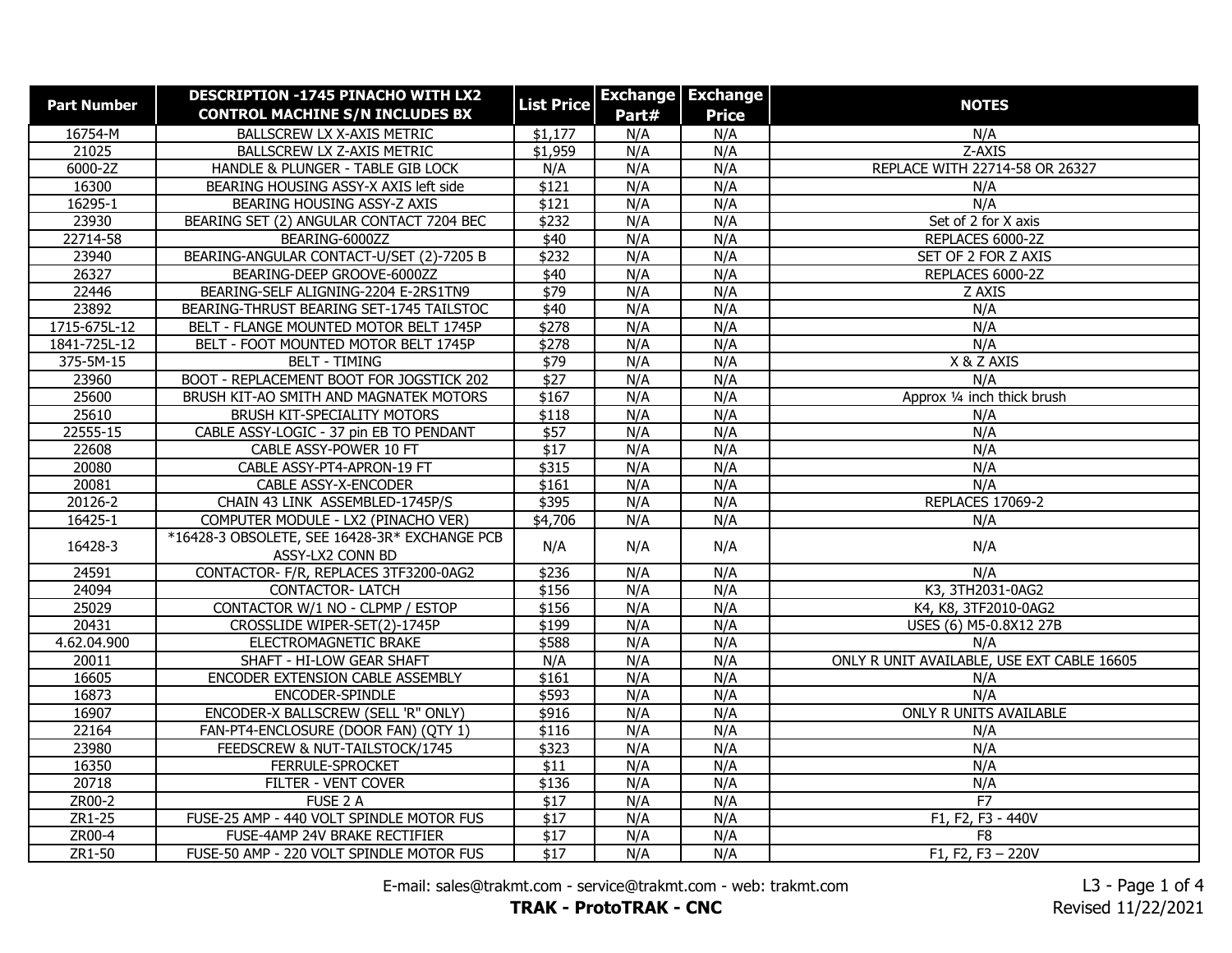| <b>Part Number</b>     | <b>DESCRIPTION -1745 PINACHO WITH LX2</b>   | <b>List Price</b> |              | <b>Exchange Exchange</b> | <b>NOTES</b>                                                       |
|------------------------|---------------------------------------------|-------------------|--------------|--------------------------|--------------------------------------------------------------------|
|                        | <b>CONTROL MACHINE S/N INCLUDES BX</b>      |                   | Part#        | <b>Price</b>             |                                                                    |
| ZR0-6                  | FUSE-6 AMP - TRANSFORMER/COOLANT PUMP FU    | \$17              | N/A          | N/A                      | F4, F5, F6 - 220V ONLY                                             |
| ZR00-8                 | FUSE-8 AMP - COMPUTER FUSE                  | $\overline{$17}$  | N/A          | N/A                      | N/A                                                                |
| 01.05.1002             | <b>GIB - ADJUSTABLE GIB</b>                 | \$284             | N/A          | N/A                      | X AXIS                                                             |
| $230 - 02 - 10$        | <b>HANDLE - DOOR</b>                        | \$40              | N/A          | N/A                      | N/A                                                                |
| 20082-2                | HANDWHEEL - ELECTRONIC HANDWHEEL X-AXIS     | \$787             | N/A          | N/A                      | <b>X-AXIS TRL</b>                                                  |
| 20082-3                | HANDWHEEL - ELECTRONIC HANDWHEEL Z-AXIS     | \$787             | N/A          | N/A                      | N/A                                                                |
| 20717                  | HOSE-COOLANT HOSE                           | \$67              | N/A          | N/A                      | N/A                                                                |
| 20295                  | JOGSTICK-ASSEMBLY                           | \$630             | N/A          | N/A                      | N/A                                                                |
| 22958-1                | KEY - CHUCK KEY-1630/1745/1440              | \$57              | N/A          | N/A                      | N/A                                                                |
| 22714-26               | LAMP - ASSY-110V 60Hz                       | \$400             | N/A          | N/A                      | N/A                                                                |
| 20326                  | ** OBSOLETE *** LEVELING PAD-1745P/TRL1440P |                   | N/A          | N/A                      | NEEDS <sub>4</sub>                                                 |
| 23341                  | LIGHT BULB-WORK LIGHT (all - except 1840    | $\sqrt{$17}$      | N/A          | N/A                      | N/A                                                                |
| 22856                  | LIMIT SWITCH-DOOR INTERLOCK                 | \$103             | N/A          | N/A                      | N/A                                                                |
| 16385                  | OBSOLETE. SEE 16385R                        | \$1,023           | N/A          | N/A                      | N/A                                                                |
| 16384                  | MOTOR- Z AXIS (OBS)                         | \$1,102           | N/A          | N/A                      | N/A                                                                |
| 7204-AVH               | <b>NILOS RING</b>                           | \$11              | N/A          | N/A                      | X AXIS                                                             |
| 7205-AVH               | NILOS RING                                  | \$9               | N/A          | N/A                      | N/A                                                                |
| 20714                  | NOZZLE - COOLANT                            | \$81              | N/A          | N/A                      | N/A                                                                |
| 16452                  | NUT CLAMP Z-AXIS                            | \$35              | N/A          | N/A                      | X & Y AXIS                                                         |
| 16314                  | NUT-CLAMP-X AXIS                            | \$35              | N/A          | N/A                      | X AXIS                                                             |
| 16435                  | ECHANGE PENDANT ASSY - LX2                  | N/A               | N/A          | N/A                      | N/A                                                                |
| 16983-1                | PULLEY-SOLID 44 TEETH - 5M HTD              | \$161             | N/A          | N/A                      | X & Z AXIS                                                         |
| 20712                  | PUMP - COOLANT (220/440V)                   | \$472             | N/A          | N/A                      | 220/440V PUMP. DRILL ONE NEW MOUNTING HOLE FOR<br>REPLACEMENT PUMP |
| MRDV6                  | BOLT-M20X176L                               | N/A               | N/A          | N/A                      | ORDER 24483-1                                                      |
| 26688                  | RELAY ASSY-OVERLOAD                         | \$277             | N/A          | N/A                      | REPLACES 3UA5200-2C                                                |
| 24483-1                | RELAY-(BRAKE) TIMER, OFF DELAY              | \$231             | N/A          | N/A                      | N/A                                                                |
| 27212                  | REPL KIT-LUBE PUMP-110V-1440 & 1745         | \$595             | N/A          | N/A                      | N/A                                                                |
| 26395                  | 4 A FUSE (500VOLT FOR 1745P/440V)           | N/A               | N/A          | N/A                      | <b>ORDER 27212</b>                                                 |
| 17-45-20068            | SAFETY GLASS-SLIDING DOOR-1745              | \$106             | N/A          | N/A                      | N/A                                                                |
| 24101-4                | SERVO DRIVER SERIES 3-4020                  | \$838             | $24101 - 4R$ | $\sqrt{$725}$            | X & Y AXIS, replaces 20201 and 20201R                              |
| 24101-5                | SERVO DRIVER SERIES 3-4050                  | \$838             | 24101-5R     | $\sqrt{$725}$            | Z AXIS, REPLACES 20327-2                                           |
| 16349-1                | SLIP CLUTCH ASSY-TRL-W/0 GUIDES             | \$248             | N/A          | N/A                      | XY AXIS                                                            |
| 20637-2                | SPINDLE MOTOR 1745P-FLANGE MOUNT            | \$1,729           | N/A          | N/A                      | N/A                                                                |
| 20637-1                | SPINDLE MOTOR-1745P-FOOT MOUNTED            | \$1,494           | N/A          | N/A                      | N/A                                                                |
| 22769                  | SWITCH ASSY-PT4-FWD/REV & E/STOP            | \$426             | N/A          | N/A                      | N/A                                                                |
| $1 - 03 - 1 - 2 - C12$ | SWITCH, CAM, XBC-D FOR/REV SWITCH           | \$193             | N/A          | N/A                      | N/A                                                                |
| 17013                  | SWITCH-BOX ASSY TRL1745P                    | \$903             | N/A          | N/A                      | N/A                                                                |
| 20719                  | T-BOLTS-MOUNTING BASE, SET OF 4             | \$175             | N/A          | N/A                      | N/A                                                                |
| 20618                  | WIPERS-SADDLE-SET(4)-1745P                  | \$121             | N/A          | N/A                      | N/A                                                                |
| 20724                  | WRENCH - ECCENTRIC CAM LOCKWRENCH-1745      | \$53              | N/A          | N/A                      | N/A                                                                |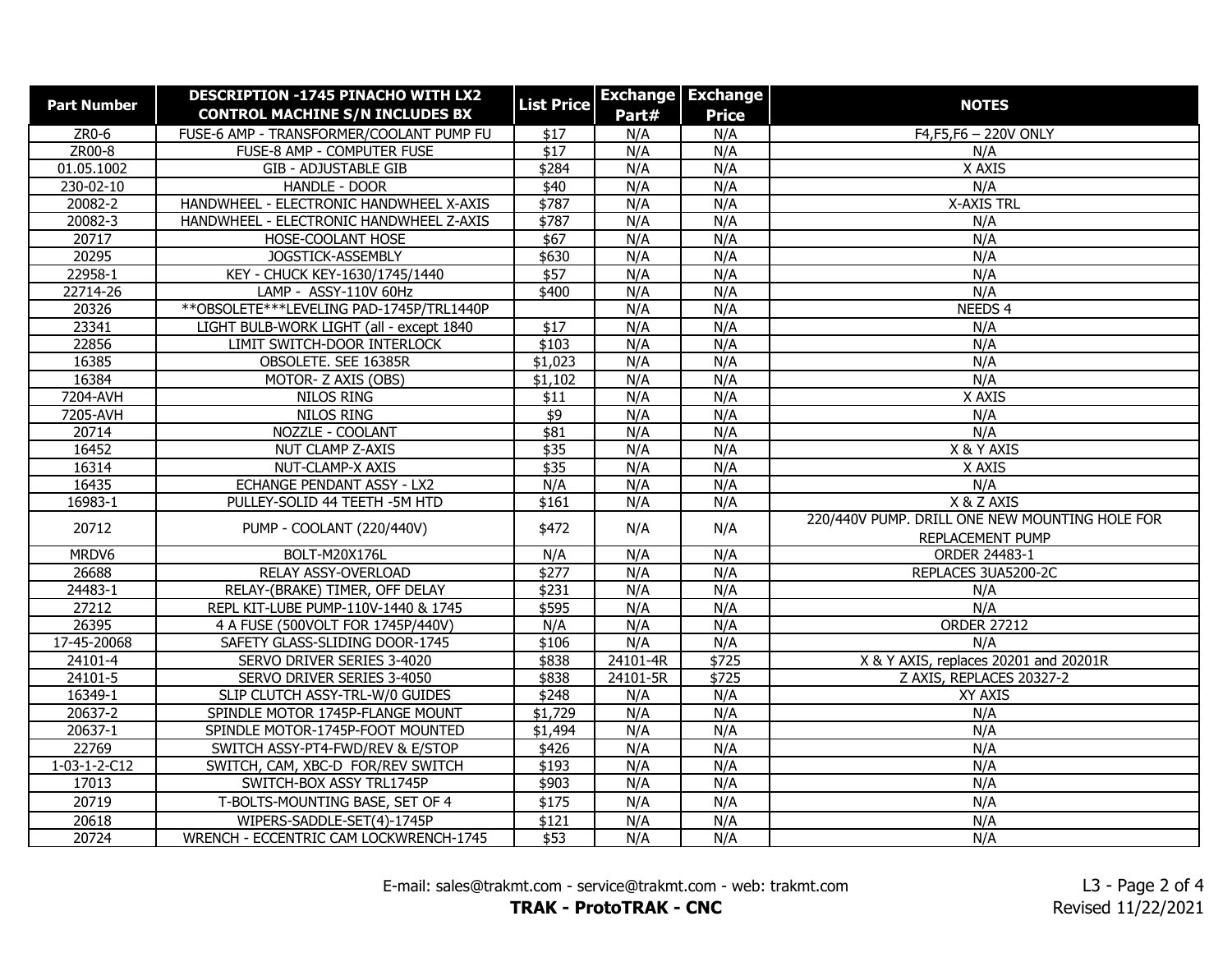| <b>Part Number</b> | <b>DESCRIPTION -1745 PINACHO WITH LX2</b><br><b>CONTROL MACHINE S/N INCLUDES BX</b> | <b>List Price</b>                 | Part# | <b>Exchange Exchange</b><br><b>Price</b> | <b>NOTES</b> |
|--------------------|-------------------------------------------------------------------------------------|-----------------------------------|-------|------------------------------------------|--------------|
| <b>Headstock</b>   |                                                                                     |                                   |       |                                          |              |
| <b>Parts</b>       |                                                                                     |                                   |       |                                          |              |
| DIN720-32014       | BEARING - MAIN SHAFT REAR BEARING 32014                                             | \$170                             | N/A   | N/A                                      | N/A          |
| DIN720-32016       | BEARING - MAIN SPINDLE FRONT BEARING 320                                            | \$247                             | N/A   | N/A                                      | N/A          |
| 20707              | BEARING NK 30/30                                                                    | \$91                              | N/A   | N/A                                      | N/A          |
| DIN617-4904        | BEARING RNA 4904                                                                    | \$72                              | N/A   | N/A                                      | N/A          |
| 20708              | BEARING, RNA 69/28                                                                  | \$161                             | N/A   | N/A                                      | N/A          |
| 20709              | BEARING, RNA 6904, 1440P                                                            | \$130                             | N/A   | N/A                                      | N/A          |
| 01.01.1021         | BUSHING - MAIN SPINDLE SEPARATOR BUSHING                                            | \$67                              | N/A   | N/A                                      | N/A          |
| 01.01.1044         | <b>FORK-1745P/S</b>                                                                 | $\sqrt{$73}$                      | N/A   | N/A                                      | N/A          |
| 01.01.1045         | <b>FORK-1745P/S</b>                                                                 | \$73                              | N/A   | N/A                                      | N/A          |
| 01.01.1025         | GEAR - MAIN SHAFT GEAR Z 1745P                                                      | $\sqrt{$315}$                     | N/A   | N/A                                      | N/A          |
| 01.01.1022         | GEAR - MAIN SPINDLE GEAR Z 1745P                                                    | \$434                             | N/A   | N/A                                      | N/A          |
| 01.01.1023         | GEAR - MAIN SPINDLE GEAR Z 1745P                                                    | \$556                             | N/A   | N/A                                      | N/A          |
| 01.01.1024         | GEAR - MAIN SPINDLE GEAR Z 1745P                                                    | \$434                             | N/A   | N/A                                      | N/A          |
| 20613-1            | GEAR CLUSTER 1745 - 3 SPLINE                                                        | \$1,533                           | N/A   | N/A                                      | N/A          |
| 20613              | GEAR CLUSTER 1745 - 6 SPLINE                                                        | \$1,533                           | N/A   | N/A                                      | N/A          |
| 20614              | <b>GEAR CLUSTER- SHAFT</b>                                                          | \$3,375                           | N/A   | N/A                                      | N/A          |
| 01.01.1004         | GEAR-INT SHAFT GEAR Z 1745 - 6 SPLINE                                               | \$470                             | N/A   | N/A                                      | N/A          |
| 01.01.1005         | GEAR-INT SHAFT GEAR Z 1745 - 6 SPLINE                                               | \$550                             | N/A   | N/A                                      | N/A          |
| 01.01.1007         | GEAR-INT. SHAFT GEAR Z 1745 - 6 SPLINE                                              | \$570                             | N/A   | N/A                                      | N/A          |
| DIN6885-8X12X42    | <b>KEY A 8X12X42</b>                                                                | \$11                              | N/A   | N/A                                      | N/A          |
| DIN3770-125X2.5    | O-RING 125X130X2.5                                                                  | \$17                              | N/A   | N/A                                      | N/A          |
| DIN3770-150X3      | O-RING 150X156X3                                                                    | \$27                              | N/A   | N/A                                      | N/A          |
| DIN3770-15X2.5     | O-RING 15X20X2.5                                                                    | \$11                              | N/A   | N/A                                      | N/A          |
| DIN3770-19X3.5     | O-RING 19X26X3.5                                                                    | \$11                              | N/A   | N/A                                      | N/A          |
| DIN3770-27X2.5     | O-RING 27X32X2.5                                                                    | $\overline{$11}$                  | N/A   | N/A                                      | N/A          |
| DIN3770-39X2.75    | O-RING 39X44.5X2.75                                                                 | $\overline{$11}$                  | N/A   | N/A                                      | N/A          |
| 01.01.535          | PULLEY - HEADSTOCK PULLEY                                                           | \$472                             | N/A   | N/A                                      | N/A          |
| DIN3760-32X45X7    | RETAINER 32X45X7                                                                    | \$27                              | N/A   | N/A                                      | N/A          |
| 20329              | SEAL - REAR SPINDLE COVER (NON-CONTACT)                                             | \$67                              | N/A   | N/A                                      | NON-CONTACT  |
| 01.01.1006         | SHAFT - GEAR SHAFT [ Z ] - 6 SPLINE                                                 | \$870                             | N/A   | N/A                                      | N/A          |
| 17.45.01094        | SHAFT - GEAR SHAFT 1745P   FEEDS Z                                                  | \$207                             | N/A   | N/A                                      | N/A          |
| 01.01.1033         | SHAFT - HEADSTOCK FEED SHAFT 1745P                                                  | \$240                             | N/A   | N/A                                      | N/A          |
| 01.01.1001         | SHAFT-INPUT 1745 - 6 SPLINE                                                         | \$593                             | N/A   | N/A                                      | N/A          |
| 01.01.1001-1       | SHAFT-INPUT 1745-3 SPLINE                                                           | \$593                             | N/A   | N/A                                      | N/A          |
| 01.01.1126         | SLINGER - REAR OIL SLINGER, NON-CNTCT 1                                             | \$136                             | N/A   | N/A                                      | NON-CONTACT  |
| 20971              | SPINDLE REPLACEMENT ASSY 1745P                                                      | <b>CALL FOR</b><br><b>PRICING</b> | N/A   | N/A                                      | N/A          |
| DIN471-75X2.5      | <b>SPRING RING</b>                                                                  | \$11                              | N/A   | N/A                                      | N/A          |
| 01.01.1102         | WASHER - OIL CUTTER WASHER 1745P                                                    | \$58                              | N/A   | N/A                                      | N/A          |